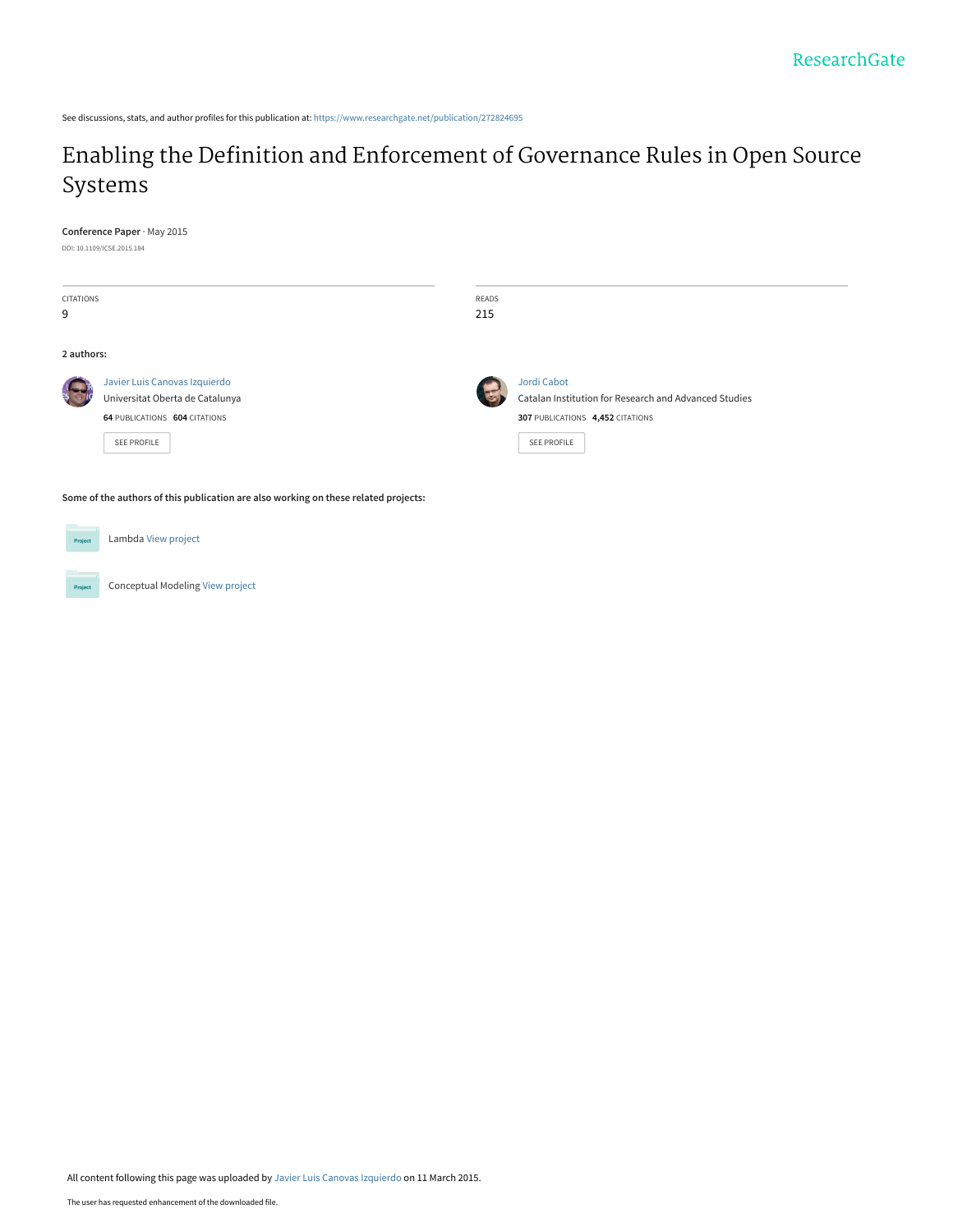# Enabling the Definition and Enforcement of Governance Rules in Open Source Systems

Javier Luis Cánovas Izquierdo AtlanMod, Ecole des Mines de nantes – INRIA – LINA ´ Email: javier.canovas@inria.fr

Jordi Cabot∗† ∗ ICREA † Internet Interdisciplinary Institute, UOC Email: jcabot@uoc.edu

*Abstract*—Governance rules in software development projects help to prioritize and manage their development tasks, and contribute to the long-term sustainability of the project by clarifying how core and external contributors should collaborate in order to advance the project during its whole lifespan. Despite their importance, specially in Open Source Software (OSS) projects, these rules are usually implicit or scattered in the project documentation/tools (e.g., tracking-systems or forums), hampering the correct understanding of the development process. We propose to enable the explicit definition and enforcement of governance rules for OSS projects. We believe this brings several important benefits, including improvements in the transparency of the process, its traceability and the semi-automation of the governance itself. Our approach has been implemented on top of Mylyn, a project-management Eclipse plug-in supporting most popular tracking-systems.

# I. INTRODUCTION

The development of large-scale software is a long-life process which has to cope with a huge number of development tasks consisting of either implementing new issues or fixing bugs [1]. Effective and precise prioritization of these tasks is key for the success of the project.

With this purpose, each project defines and applies its own set of governance rules, that is, a set of instructions which describe how to contribute to the project and how decisions regarding the acceptance/rejection of such contributions are going to be made. For instance, rules can be as simple as *team leaders decide the tasks to do* or more complex as *the task to be done will be the one most voted by the developers participating in the project*. Governance rules enable the coordination of developers in order to advance the project during its whole lifespan and, more importantly, their evolution allows the project to adopt societal changes on the way people want to collaborate, thus promoting the sustainability of the development process.

Despite their importance, in practice, governance rules are hardly ever explicitly defined, specially in the context of Open Source Systems (OSS), where it is hard to find an explicit system-level design, a project plan or list of deliverables [2], [3], [4] (e.g., browsing issue and bug trackers for any project quickly uncovers "forgotten" requests from several years ago where new users periodically comment on trying to guess if that feature/bug has been implemented/fixed or not, if it will be, and how they can help to push it up on the priority list). Moreover, the support for enforcing such governance rules is

even more limited. This hampers and can even scare away the participation of new users/developers who must invest some time understanding the "culture" of the project.

To alleviate this situation, mechanisms to facilitate the communication and assignment of work are considered crucial [5], [6]. Tracking systems (i.e., bug-tracking such as Bugzilla<sup>1</sup> and issue-tracking systems such as Mantis<sup>2</sup>) are broadly used to manage the tasks to be performed. Other collaborative tools such as mailing-lists or forums are also used to coordinate the developers involved in the project. While these tools provide a convenient compartmentalization of work and effective means of communication, they fall short in providing adequate support for specifying and enforcing governance rules (e.g., automatically prioritizing tasks based on votes, easy tracking of decisions made in the project, etc.).

Therefore, we believe the explicit definition of governance rules along with the corresponding infrastructure to help developers follow them would have several benefits, including improvements in the transparency of the decision-making process (promoting the understanding of the project evolution), traceability (being able to track why a decision was made and who decided it) and the automation of the governance process (e.g., liberating developers from having to be aware and follow the rules manually, minimizing the risk of inconsistent behaviour in the evolution of the project).

This paper makes the following original contributions:

- We report on the results of a survey conducted to assess the importance of making explicit the governance rules. The survey revealed that, while contributing is usually easy, knowing how such contributions are going to the treated is hard. We confirmed that a proper definition of the project governance would help to understand how it evolves and therefore encourage people to contribute.
- We propose a new Domain-Specific Language (DSL) to let project managers easily define the governance rules of their projects, thus promoting sustainability. The DSL is defined based on our analysis of the (implicit) rules used in the governance of a set of OSS development projects.
- We provide a collaborative infrastructure to enforce those rules as part of the project evolution, thus promoting traceabiliy and automation of the process. Our approach

<sup>1</sup>http://www.bugzilla.org/ <sup>2</sup>http://www.mantisbt.org/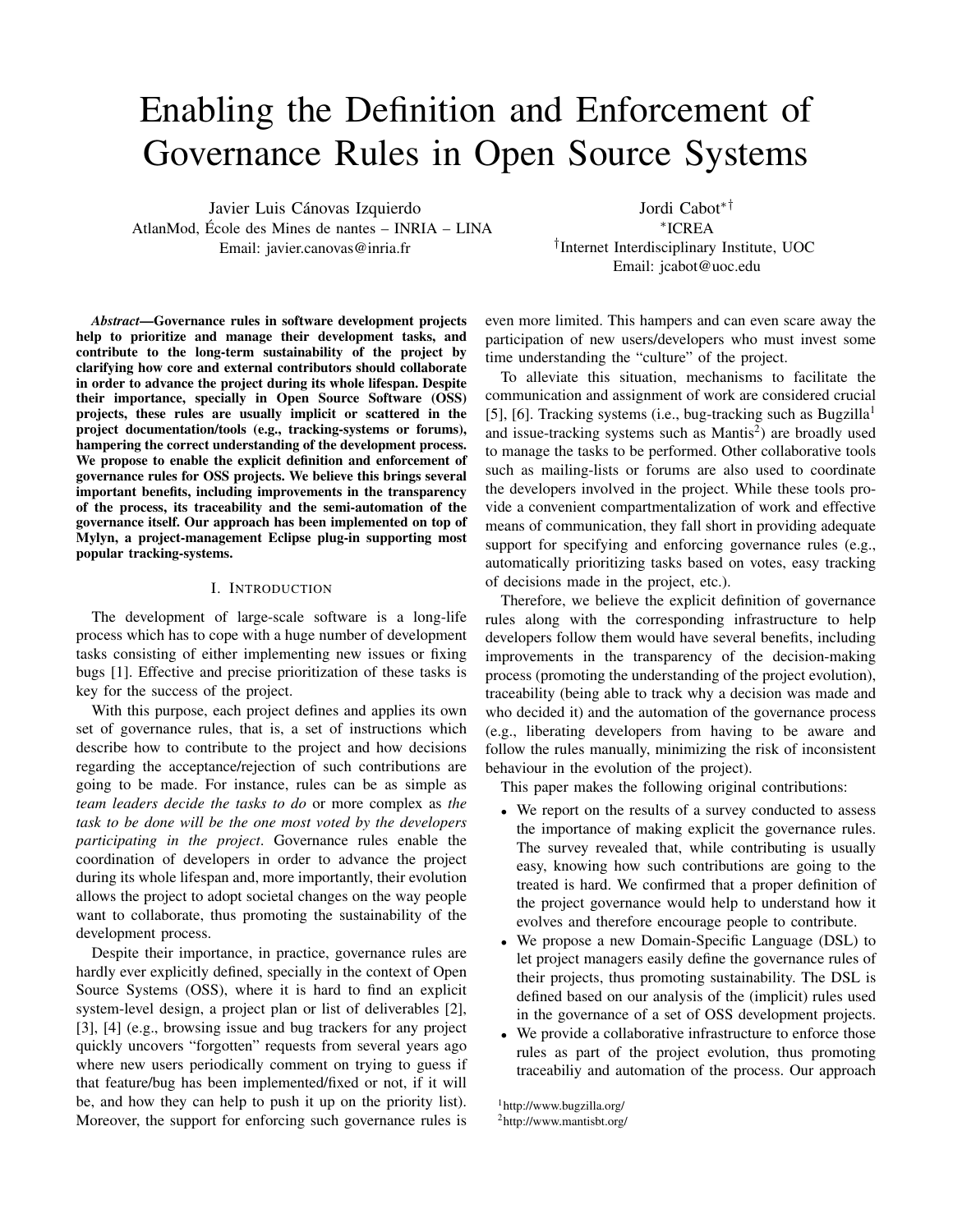has been implemented on top of Mylyn, a project management plugin for Eclipse with connectors for most popular tracking systems. Thanks to these connectors our approach can be used together with the existing tracking systems already in place in OSS projects.

The rest of the paper is structured as follows. Section II reports on the results of a survey confirming the importance of making explicit the governance rules of OSS projects. Section III analyzes the governance rules used in several OSS projects. Our DSL to define governance rules is described in Section IV while the infrastructure needed to apply them is presented in Section V. Section VI presents an illustrative case study. Finally, Section VII shows the related work and Section VIII finalizes the paper.

# II. MAKING THE GOVERNANCE RULES EXPLICIT

To assess the importance of having explicit governance rules in OSS projects we conducted a survey. Our aim is to answer the following research questions: (RQ1) How hard is it to contribute to OSS projects?, and (RQ2) is it feasible to make explicit the governance rules? if so, is it useful? To promote the participation, the survey was announced and distributed online, being freely accesible and targeting any developer willing to participate. To maximize the number of responses, we kept the number of questions as reduced as possible. The survey comprised questions on three different aspects:

- QA User profile, including questions to characterize the survey participant according to his/her experience contributing to OSS projects, the role (i.e., project leader, contributor, end-user, no expertise or bad experience), and the number of projects contributed (if any).
- QB Understanding of the contribution process, which analyzes how difficult it is to understand how to contribute (e.g., providing source code, notifying bugs, proposing new features, etc.) to the project. This category comprised questions to assess the difficulty level (ranking from 1 - easy, to 5 - hard) of the main contribution activities (i.e., how difficult was to propose a change request, a bug or a patch) and understanding the governance rules applied in the process (i.e., how difficult was to know when a proposal was accepted or whether/when it will be included in the next release).
- QC Governance rule definition, with questions to analyze the opinion regarding the feasibility and usefulness of making governance rules explicit.

The survey was promoted through social media (i.e., twitter, facebook, etc.) and in one of the author's blog<sup>3</sup>. It was available for one month and answered by 51 people that had the option to remain anonymous if they wished<sup>4</sup>. All participants answered the full set of questions. A summary of the results is shown in Figure 1.



Fig. 1. Results of the survey.

Figure 1a depicts the main results for the questions profiling the surveyed developers (i.e., QA questions). Note that respondents who tried but failed to contribute (i.e., QA1) sometimes considered their attempt as contribution (i.e., QA2), which will influence the remainder of the survey. As can be seen, the great majority of the respondents are contributors (see QA1 results) who have participated in 1 to 5 projects (see QA2 results).

Figure 1b shows the results regarding the difficulty of understanding the contribution process and addresses RQ1. The results reveal that in average contribution activities are easy to understand: proposing a change request receives an average value of 2.37 (see QB1 results), notifying a bug receives an average value of 1.80 (see QB2 results) and sending a patch receives an average value of 2.07 (see QB3

<sup>3</sup>http://modeling-languages.com/dont-contribute-open-source-projects

<sup>4</sup>The results are available at http://goo.gl/tvzYz9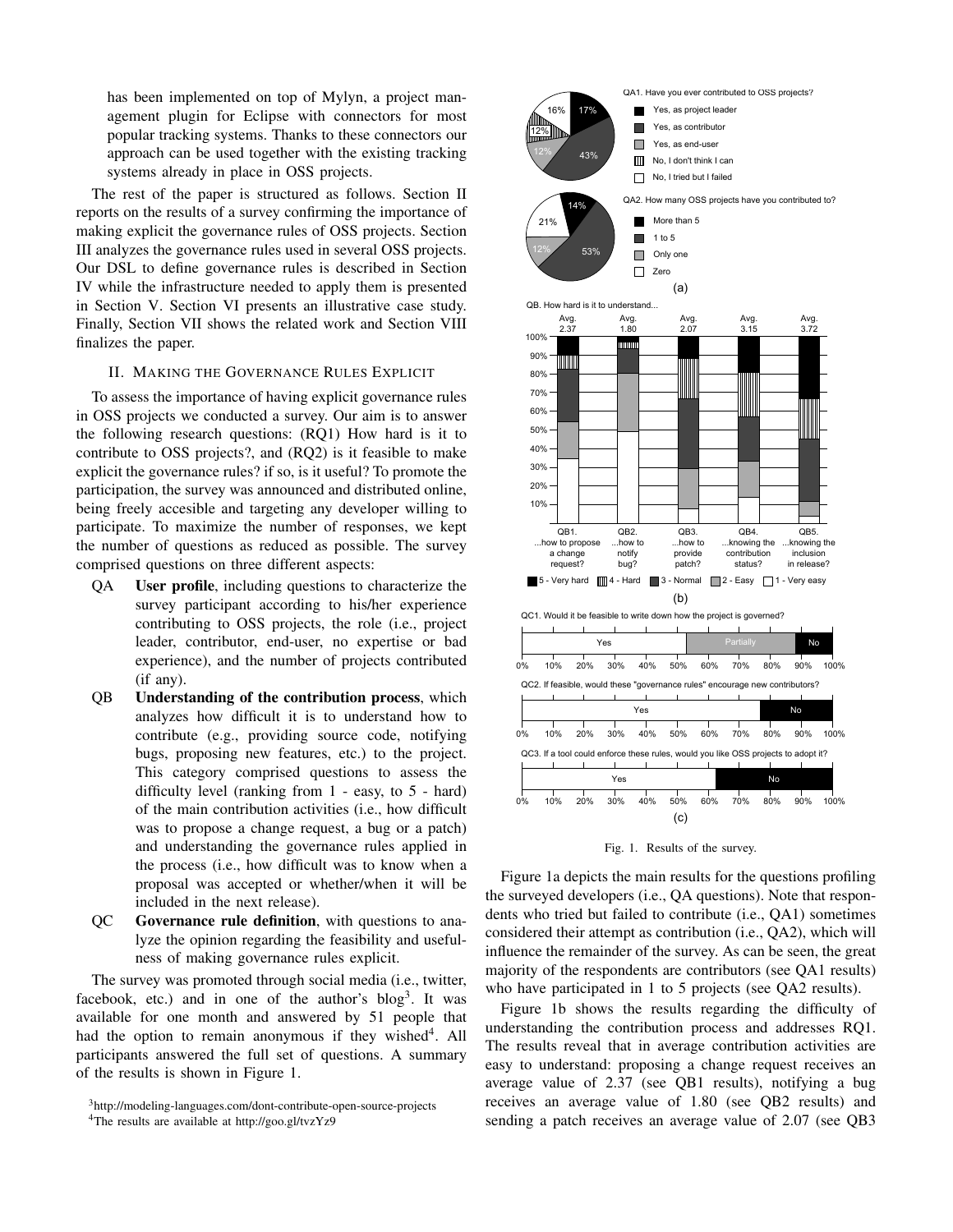results). However, the results regarding the understanding of the application of governance rules get worse evaluations in average. Thus, knowing the status of a proposal (i.e., QB4) or its inclusion in the next release (i.e., QB5) receive an average value of 3.15 and 3.72, respectively.

Figure 1c shows the results with regard to the governance rule definition, thus answering RQ2. Respondants believe that most governance rules can be written down fully or partially (see QC1 results) and, in those cases where it is possible, they also acknowledged its positive impact to encourage new contributors to participate (see QC2 results) in the project. Furthermore, the results also show that a tool enforcing governance rules would be welcome in the context of OSS projects (see QC3 results), though with less support, which may indicate reluctance to (semi)automate the development process.

Our survey also included an open question to gather opinions about how to make the understanding of the governance easier. Among the answers, it is remarkable that a couple of developers noted that it is a common problem to make the effort of sending patches and then realize that they are delayed or ignored with no clear reason (e.g., one of the answers was *I really wanted to work on a project and fixed few bugs. They answered immediately that they will use it, but it then took more than a year until they really did*). There were also other answers commenting about the need of better mechanisms to facilitate the understanding of how the project is governed, such as better user interfaces (e.g., *one for the end-user (simple, elegant, clear) and another for developers/maintainers with full information*), delegating a person to specifically care about first-time contributions or ranking the projects according to their *friendliness*. These answers reveal that developers are willing to contribute but the effort to make is still too high for some of them.

Although the results of our survey may not represent the universe of all developers in OSS projects, we believe that they are illustrative enough to motivate the need of explicitly defining the governance rules behind OSS projects.

# III. HOW OSS PROJECTS ARE GOVERNED

While the survey presented in the previous section shown the need of explicitly defining the governance rules in OSS projects, in this section we analyze eight well-known OSS projects in order to empirically study how existing projecs are governed. This information will help us to further confirm the survey results and to know better this domain in order to develop our solution as described in the next sections.

Most large OSS projects are organized in terms of tasks (either feature requests or bugs) that are solved by means of patches (implementing new features in response to the requests or correcting the bugs) which at some point can be selected to be part of the next software release. Figure 2 summarizes this workflow. The workflow includes three main decision points, namely: (1) task selection, (2) patch review and (3) release selection. Decisions at each point are taken based on the governance rules defined for the project.



Fig. 2. Workflow followed by a task and main decision points.

We have studied eight OSS projects where external contributions are welcome (i.e., Android<sup>5</sup>, GNOME<sup>6</sup>, Apache web server<sup>7</sup>, Mozilla<sup>8</sup>, Python<sup>9</sup>, Moodle<sup>10</sup>, EMF<sup>11</sup>, MoDisco<sup>12</sup>). Each project was analyzed according to nine dimensions targeting three main viewpoints, specifically: organizational viewpoint, which studies how developers are organized (mainly hierarchically or not) (*organization* dimension), the main communication means (*coordination* and *tracking system* dimensions) and who can participate (*participation* dimension); development process viewpoint, which assesses how the review process is done in each one of the three main decision points (*task review*, *patch review* and *release decision* dimensions); and governance rule definition viewpoint, which studies where the governance rules are usually defined and who is involved (*Rules Def. / App.* and *Roles* dimensions). We believe these dimensions cover all elements that are part of the governance of an OSS project. Table I shows a summary of the data we gathered. Next we describe the results in more detail.

• Organization. The organization followed by a project summarizes its main development philosophy. The vast majority of analyzed projects follow a hierarchical scheme, meaning that there exist several hierarchical levels of user groups collaborating in the development (e.g., leaders, contributors, users, etc.), where each group/role has different permissions and tasks. A good example is the Android project, where each role has assigned a particular function in the process (e.g., *approvers* approve tasks, *verifiers* review patches, etc.) supporting the project leader. On the other hand, Apache differs from the others

<sup>5</sup>http://www.android.com

<sup>12</sup>https://www.eclipse.org/modisco

<sup>6</sup>https://www.gnome.org

<sup>7</sup>https:/www.apache.org

<sup>8</sup>https://www.mozilla.org

<sup>9</sup>https://www.python.org

<sup>10</sup>https://moodle.org

<sup>11</sup>https://www.eclipse.org/emf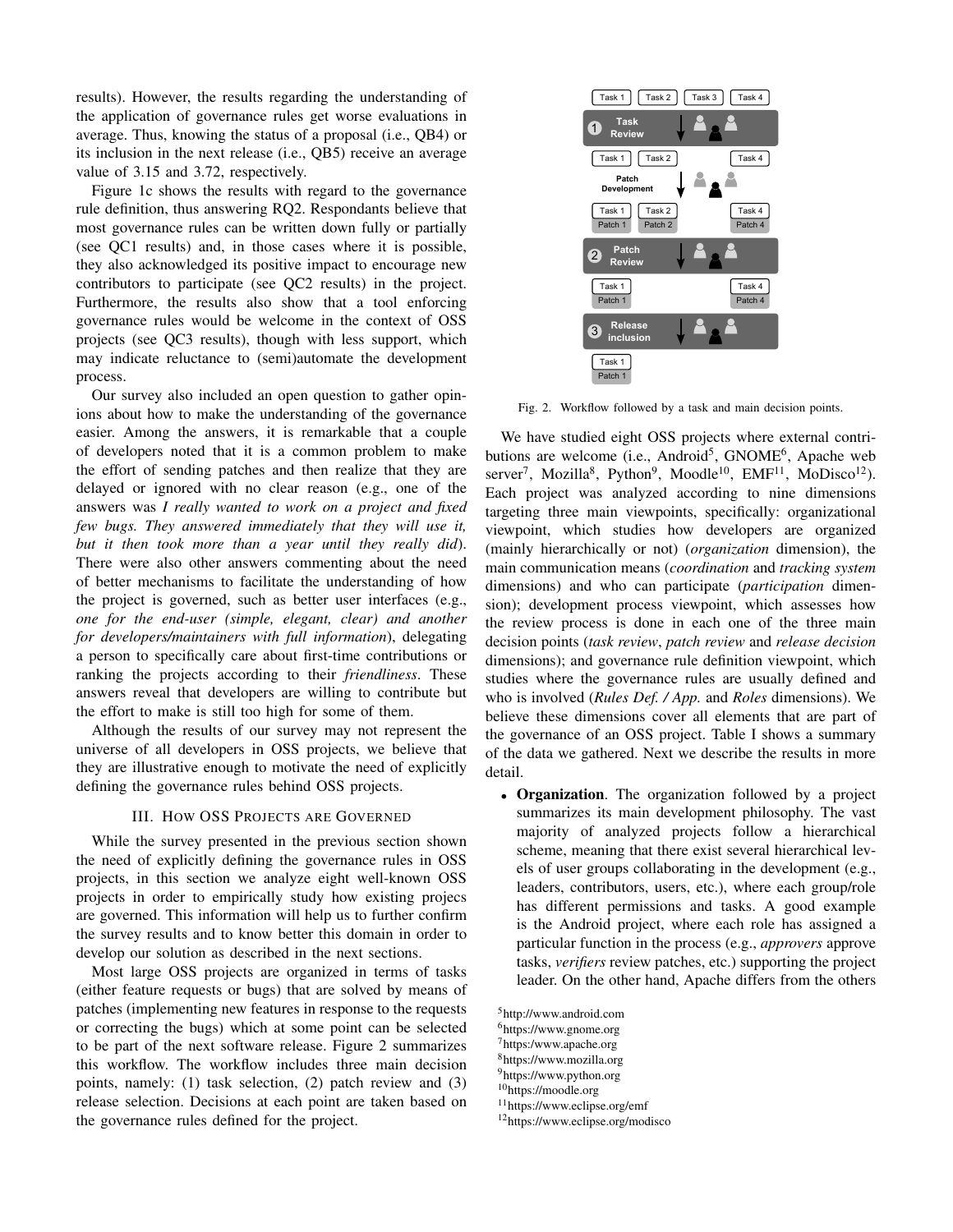TABLE I COMPARISON OF HOW OSS SYSTEMS ARE GOVERNED.

| Project                 | Organization | Coordination                               | <b>Tracking</b> system | Participation | <b>Task Review</b>          | <b>Patch Review</b>                           | <b>Release Decision</b>      | Rules Def. / App.                                 | <b>Roles</b>                                                                   |
|-------------------------|--------------|--------------------------------------------|------------------------|---------------|-----------------------------|-----------------------------------------------|------------------------------|---------------------------------------------------|--------------------------------------------------------------------------------|
| Android                 | Hierarchy    | Forum                                      | Git<br>Gerrit          | Anyone        | Yes<br>(Approver)           | Yes<br>(Verifier)                             | Yes<br>(Project Lead)        | Documentation /<br>Track system                   | Contributor<br>Developer<br>Verifier<br>Approver<br>Project Lead               |
| <b>GNOME</b>            | Hierarchy    | $\overline{\text{IRC}}$<br>mailing-list    | Bugzilla               | Anyone        | Yes                         | Yes<br>(Bug Squad)                            | Yes                          | Documentation /<br><b>Track System</b>            | Contributor<br>Mentor                                                          |
| Apache<br>Web<br>Server | Meritocracy  | Mailing-list                               | Bugzilla               | Anyone        | Yes<br>(Voting)             | Yes<br>(Voting)                               | Yes<br>(Voting)              | Documentation /<br>Mailing-list                   | User<br>Developer<br>Committer<br>PMC Member<br>PMC Chair                      |
| Mozilla                 | Hierarchy    | Forum<br>Mailing-list<br><b>IRC</b>        | Bugzilla               | Anyone        | Yes<br>(Module<br>Owner)    | Yes<br>(Module<br>Owner &<br>Super-reviewers) | Yes<br>(Designated<br>Group) | Documentation /<br>Track System &<br>Mailing-list | User<br>Committer<br>Module Owner<br>Super-reviewer                            |
| Python                  | Hierarchy    | Mailing-list<br><b>IRC</b><br><b>Blogs</b> | Mercurial<br>Roundup   | Anyone        | No                          | Yes (Reviewer)                                | Yes<br>(Core Developer)      | Documentation /<br><b>Track System</b>            | Contributor<br>Reviewer<br>Core Developer                                      |
| Moodle                  | Hierarchy    | Forum                                      | Moodle tracker         | Anyone        | Yes<br>(Component<br>leads) | Yes<br>(Developers)                           | Yes<br>(Component<br>Leads)  | Documentation /<br><b>Track System</b>            | Users<br>Developers<br>Component Leads<br>Integrators<br>Testers<br>Manteiners |
| <b>EMF</b>              | Hierarchy    | Forum                                      | Bugzilla               | Anyone        | Yes<br>(Committer)          | Yes<br>(Committer)                            | Yes<br>(Project Leader)      | Documentation /<br><b>Track System</b>            | User<br>Contributor<br>Committer<br>Project Leader                             |
| MoDisco                 | Hierarchy    | Forum                                      | Bugzilla               | Anyone        | Yes<br>(Committer)          | Yes<br>(Committer)                            | Yes<br>(Committers)          | Documentation /<br><b>Track System</b>            | User<br>Contributor<br>Committer<br>Project Leader                             |

by using a meritocracy organization where users can gain merits as they contribute to the project.

- Communication mechanisms. This feature includes the main tools used to help users to collaborate during the development process. As can be seen, mailing-lists and forums are the most popular tools. Note that even though these tools are useful to keep in touch with the rest of developers, they are normally used to enforce some governance rules as well, which goes beyond their original purpose. This is the case of Apache, which uses a mailing-list to vote which feature requests/bugs should be implemented/fixed next.
- **Tracking system.** The managament of tasks is performed by tracking systems, Bugzilla being the most popular one. Interestingly enough, tracking systems are also used as a forum to discuss possibles tasks which are not mature enough to be considered as real issues. For instance, in the GNOME project, some tasks<sup>13</sup> are used to openly discuss possible changes in the development strategy.
- Participation. In general, in OSS, anyone is able to take part in the development, i.e., it is not necessary to be an official developer to inform new feature requests or bugs.
- Task review. Once a task (i.e., feature request/bug) is notified, it can be reviewed to be accepted or rejected. Except for Python, where all the tasks are accepted and only reviewed if they include the corresponding patch, the rest of the projects have a decision process to accept or

<sup>13</sup>http://felipec.wordpress.com/2011/09/23/no-gnome-doesnt-want-userfeedback-how-i-argued-in-favor-of-voting-in-bugzilla-and-got-banned-as-aresult

reject the task proposal. In general, the decision process is made by either the leader (e.g., component leaders in Moodle) or by unanimous agreement if there are several leaders (e.g., in big Eclipse-based projects such as EMF).

- Patch review. Tasks may come with the corresponding patch implementing the improvement (if it is a feature request) or the fix (if it is a bug). Before incorporating the patch into the product, it is possible to perform a revision and test the quality of the patch. All the studied projects include a review process which analyzes the patch and eventually decides its acceptance or rejection.
- Release Decision. As the tasks and the corresponding patches are accepted, new software product releases have to be published. In the analyzed projects, the decision of selecting when to perform the release and which tasks should be incorporated is normally taken by the product/component leader or by unanimous agreement when there are several leaders. The only exception is the decision process for Apache, where a ballot takes place.
- Governance rule definition and application. This feature shows how governance rules are defined and applied. In general, none of the projects explictly defines these rules, and to make things worse, the result of their application is scattered throughout the management systems (i.e., track systems or mailing-lists).
- **Roles.** The group of users collaborating in the development are classified according to a set of roles. All the analyzed projects include both the role of developer (a.k.a. contributor/committer), who can commit changes into the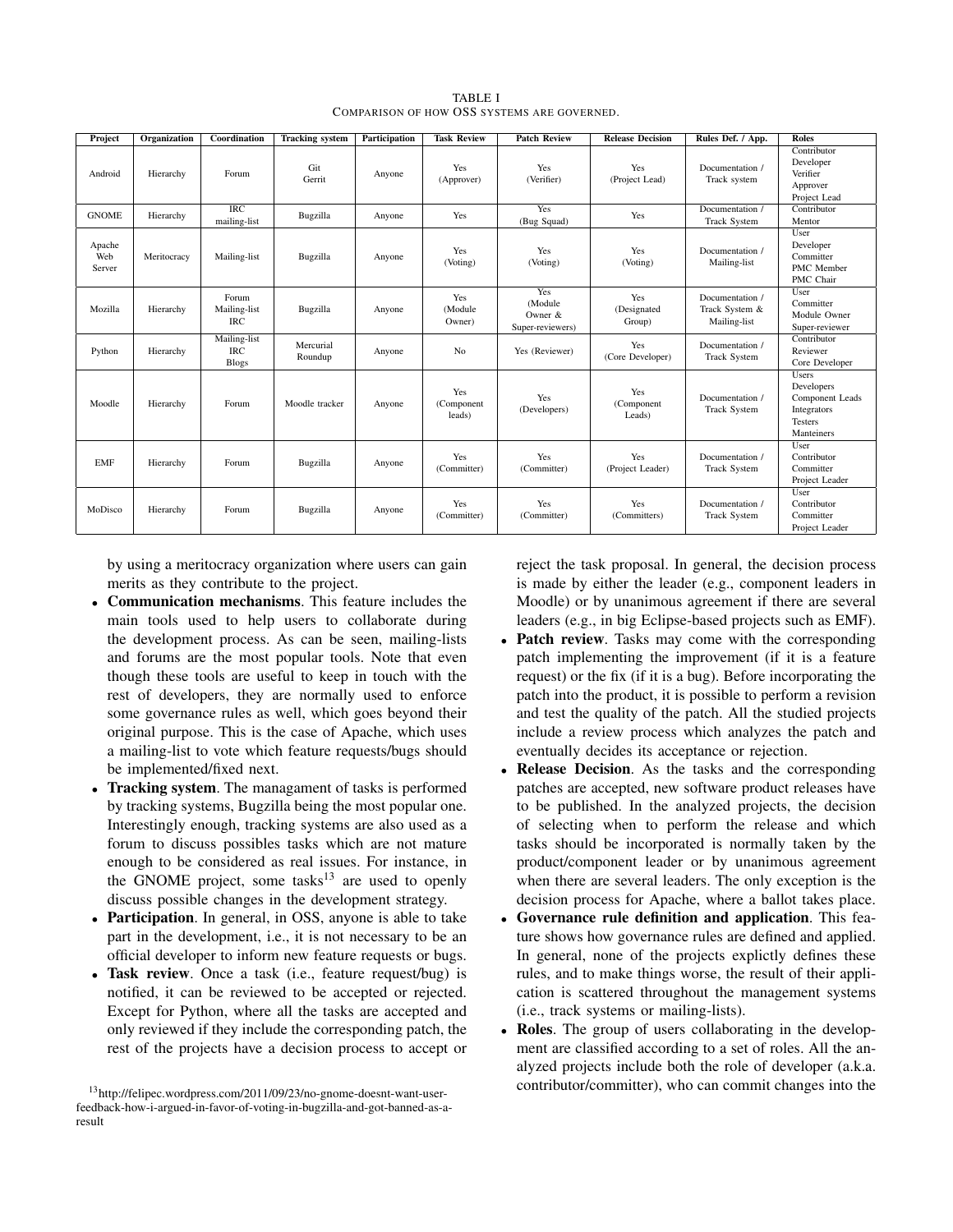source code repository of the software projecs, and the corresponding role for leaders (a.k.a owners/chairs).

In summary, most projects are hierarchical where contributors are driven by a leader (or a set of leaders) who normally decides which tasks should be completed first. Patches are normally reviewed and tested by contributors while the product release is decided by a leader group as well. Thus, the resulting governance rules are mainly controlled by the group of leaders, who can decide how the software product should evolve. When there is a group of leaders, the decision is normally made by unanimous agreement and normally using collaboration tools (e.g., email, mailing-lists or forums).

The development of Apache web server is the main exception. The project is governed by a voting-based decision rule where all contributors can decide which tasks should be accepted and which ones should be included in the final release. It is important to note that although anyone can vote, only the votes from contributors are binding, the rest are helpful to see the general opinion of the community. The project also establishes how the voting process should be performed. Thus, if the task involves changes in the source code, the voting should result in an unanimous agreement in order to make the change and at least three votes must be casted. Otherwise, if the change does not involve code, a majority of positives votes (and at least three) are required. Moreover, any negative vote must include a rationale, which can therefore help to solve the disagreement.

Interestingly enough, in all the analyzed projects it was not trivial for us to discover the governance rules being applied since the available information was scarce and normally scattered among the documentation of the project. In fact, some projects such as GNOME recommend to be patient since it can take a long time to become a contributor. Potential contributors are therefore required to observe existing mailing lists, conversations on IRC, etc., to discover the way of working in the project. This evidence confirms the results gathered in the survey presented in the previous section.

Moreover, the result of the application of these rules is directly updated in the tracking systems, where normally there is no traceability information that helps to clarify later on why that decision was taken nor the possible discussion threads (maybe taken place outside the tracking systems, e.g., by chat or email as it is the case for smaller projects such as MoDisco) among the leaders that led to that decision.

Clearly, making explicit the governance rules followed in a project could help the developer community to understand and enforce those rules as part of their daily development activities. Next sections describe our proposal to define and enforce governance rules.

## IV. DEFINITION OF GOVERNANCE RULES

In order to define the set of governance rules for development tasks, we propose to use a new Domain-Specific Language (DSL) providing specialized constructs that facilitate the specification of decision rules to be followed during the management of development tasks. Our goal is to provide a simple but precise language to make explicit such rules, thus promoting the understanding of how the project is developed and eventually encouraging developers to contribute. Based on our validation, the language is expressive enough to cover typical governance scenarios; nevertheless it could be tailored to cover more complex situations. Furthermore, this opens the door to automatically enforce those rules as discussed later on.

A DSL is defined by three main elements [7]: abstract syntax, concrete syntax and semantics. The abstract syntax defines the main concepts of the language and their relationships, and also includes well-formedness rules constraining how to use them. The concrete syntax defines the language notation (textual, graphical or hybrid) and a translational approach is normally used to provide semantics.

Our DSL has been defined in the context of Model-Driven Engineering, thus we use metamodelling techniques [8] to define the abstract syntax. Similar to grammars, metamodels restrict the possible structure of valid models for a DSL. More specifically, we have defined a governance metamodel to represent the concepts and relationships needed to specify governance rules. Governance models conforming to this metamodel (i.e., models that can be expressed as valid instances of this metamodel) represent specific sets of governance rules of software projects. As concrete syntax, we have opted for a textual language following a typical block-based structure. Thus, each instance of a metaclass is textually represented by its keyword and a block that contains the name and value of its attributes. Containment references are represented as nested blocks while non-containment references use an identifier to refer to the referred element. Both abstract and concrete syntaxes have been implemented in our prototype tool [9].

The abstract syntax metamodel of the language is shown in Figure 3. The concepts represented in the metamodel cover all the governance aspects identified in our study of OSS projects. In particular, a development project (Project metaclass) includes a group of roles of users (roles reference), rules (rules reference) and deadlines (deadlines reference). A role has an identifier (id attribute in Role metaclass) and represents a group of people in the development community who can vote. Decision rules are applied to a particular type of collaborations (appliedTo attribute) according to their nature in the tracking system (i.e., task, patch or comment) and at a specific moment (stage attribute) of the process (i.e., task review, patch review and release). The scope of the rule can also be defined (queryFilter attribute) (e.g., only those tagged as high priority).

We have predefined several types of decision rules (included in the hierarchy with root Rule), which cover the cases analyzed before:

• Majority Rule. Under this rule (Majority metaclass) only those collaborations which have received a support over 50% will be selected. The way of counting votes may differ depending on who voted during the lifespan of the rule. Since different terminology is used to refer the several types of majority rules (e.g., *plurality* or *relative majority* used in North America is called *simple majority*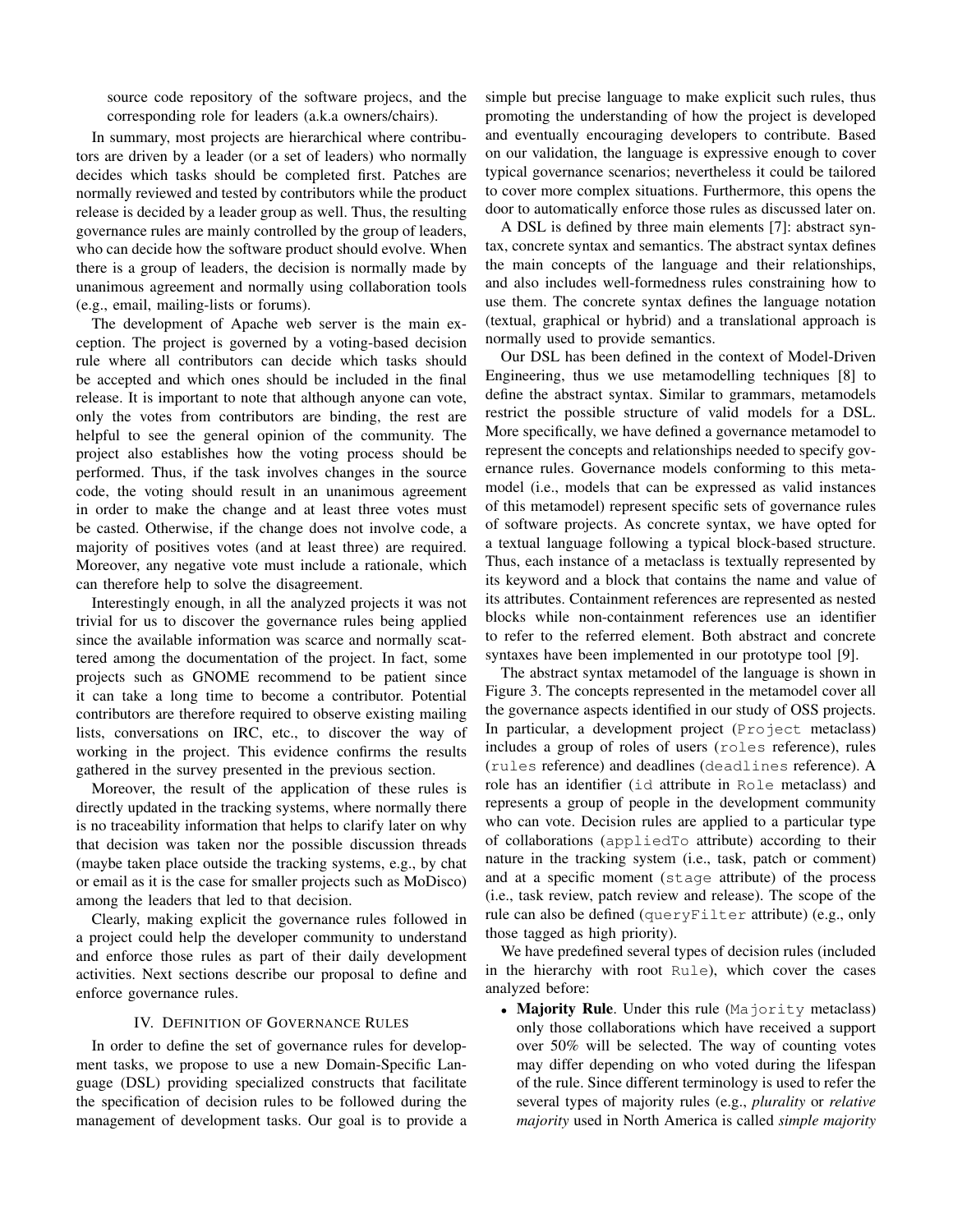

Fig. 3. Abstract syntax metamodel of our DSL to represent governance rules.

}

in Europe), we will use the neutral term *majority range* to determine exactly how the votes should be counted. Thus, if the range is present, the majority is based on the votes of those participants presented during the voting time. Otherwise, a qualified range is based on the votes of those participants qualified to vote (having voted or not, where abstention means disagreement). A majority rule can also require a minimum number of votes to be triggered (minVotes attribute).

As an example, a majority rule to be applied only to tasks, voted by the committers if they are presently available, with no need of minimum votes and with a deadline of seven days from the task creation date would be specified with our textual concrete syntax as:

```
Project myProject {
  Roles: Committers
 Deadlines:
    myDeadline : 7 days
 Rules:
    myMajorityRule : Majority {
      applied to Task
      when TaskReview
      people Committers
      range Present
      minVotes 0
      deadline myDeadline
    }
}
```
A different percentage for the majority can also be set. In this case the rule will be called ratio majority (RatioMajority metaclass) and the ratio value must be specified. For instance, this type of rule would allow implementing well-known majorities such as three-fifths or two-thirds, which may be required for changes on fundamental laws. As example of ratio majority, the following definition modifies the rule presented before to be ratio-based with a ratio of acceptance of 75% and to be voted only by the project leaders.

```
Project myProject {
  Roles: Committers, ProjectLeader
  Deadlines:
    myDeadline : 7 days
  Rules:
    myRatioRule : Ratio {
      applied to Task
      when TaskReview
      people ProjectLeader
```

```
range Present
 minVotes 0
 ratio 0.75
 deadline myDeadline
}
```
• Leader-Driven Rule. When the decision of accepting a collaboration relies on a user playing the role of leader (e.g., component or project leader), a leader-driven rule (LeaderDriven metaclass) is followed. Thus, this decision rule relies on the leader of a collaboration to decide its acceptance. Next section describes how the leader is represented. The leader must also define a default rule (default reference) where to delegate the decision in case the leader is not available (i.e., the leader doesn't vote before the deadline)

An example of leader-driven rule to be applied only to tasks, with a majority default rule to be applied when the leader does not make the decision and with a deadline of seven days from the task creation date would be (note that the myMajorityRule rule defined before is reused as default behavior):

```
Project myProject {
  Roles: Committers
  Deadlines:
    myDeadline : 7 days
  Rules:
    myMajorityRule : Majority { ... }
    myLeaderDrivenRule : LeaderDriven {
      applied to Task
      when TaskReview
      default myMajorityRule
      deadline myDeadline
    }
}
```
• Phased Rule. This is a composite rule which allows applying several rules in a chained way. The rules are defined and applied in an ordered way (phases reference). Thus, a set of collaborations are selected according to the first rule, the selected ones are then voted again and filtered according to the second rule, and so on. An example of phased rule composed of two phases where the first one applies a majority among the committers and with a deadline of seven days from the task creation date, and the second phase, which has a deadline of seven days after the first phase has been done, applies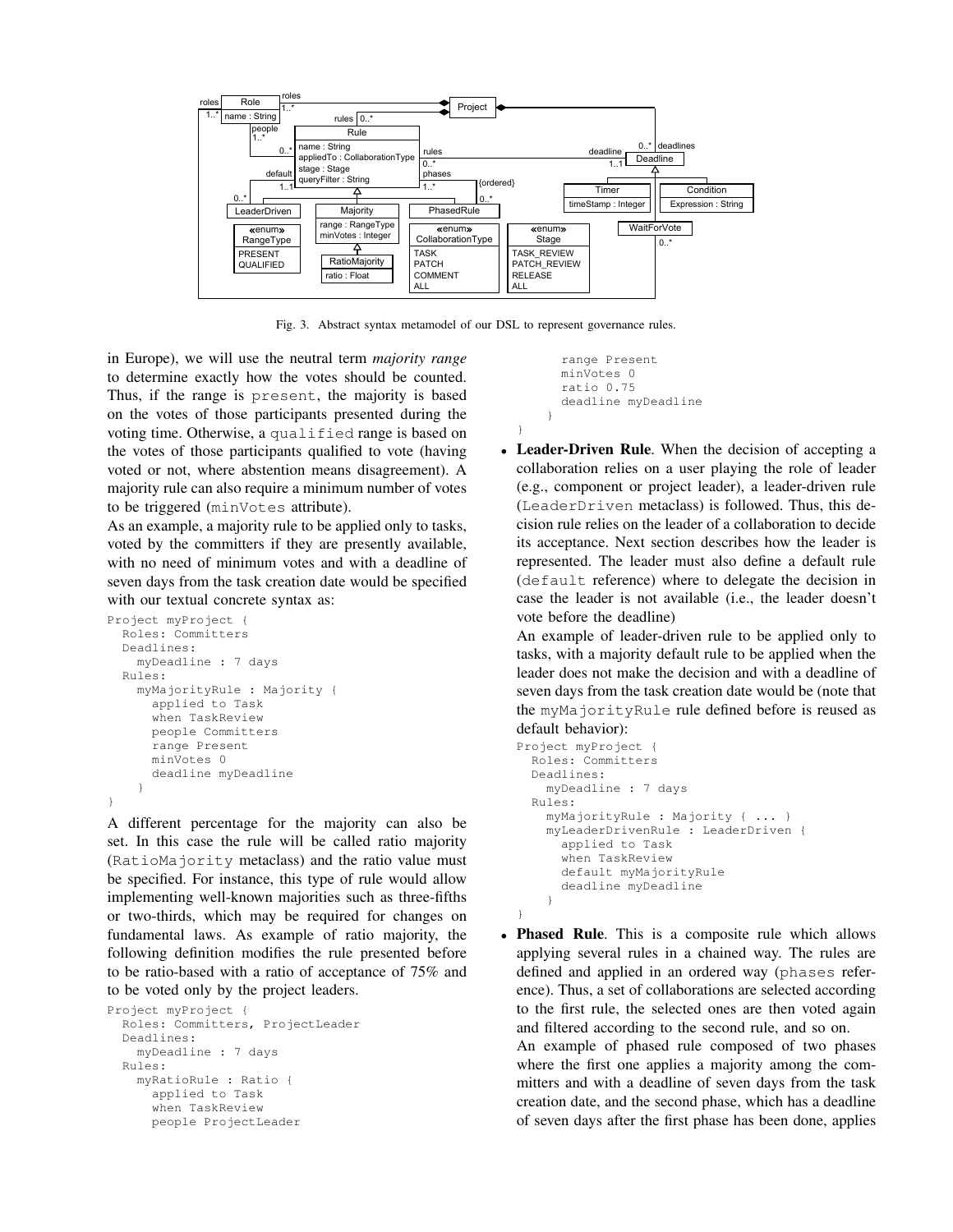Q1. The rule that you're going to create will be applied to

- Bugs
- Feature Requests □ Both

## Q2. The rule will control the:

Task acceptance phase (to accept/reject bugs/feature requests)

- Patch acceptance phase (to accept/reject patches for bugs/feature requests)
- Release inclusion phase (to accept/reject the patch in the next product release)

#### Q3. Who will be involved in the decision?

|                                                   | The leader               |  |  |  |  |  |
|---------------------------------------------------|--------------------------|--|--|--|--|--|
| ∩                                                 | Project board            |  |  |  |  |  |
| ∩                                                 | Contributors             |  |  |  |  |  |
| ∩                                                 | Users                    |  |  |  |  |  |
| □                                                 | Other:                   |  |  |  |  |  |
| Q4. How will the decision be made?                |                          |  |  |  |  |  |
| ≘                                                 | Unanimously              |  |  |  |  |  |
| ⋒                                                 | Voting                   |  |  |  |  |  |
| Q5. Is there a max deadline to take the decision? |                          |  |  |  |  |  |
| 0                                                 | days                     |  |  |  |  |  |
| 0                                                 | hours                    |  |  |  |  |  |
| $\blacktriangledown$                              | No deadline              |  |  |  |  |  |
|                                                   | Generate Governance Rule |  |  |  |  |  |
|                                                   |                          |  |  |  |  |  |

Fig. 4. Form-based generator to define governance rules.

a leader-driven rule among the project leaders would be (note that myMajorityRule and myRatioRule are reused):

```
Project myProject {
  Roles: Committers, ProjectLeader
  Deadlines:
    myDeadline : 7 days
  Rules:
    myMajorityRule : Majority { ... }
    myRatioRule : Ratio { ... }
    myPhasedRule : Phased {
      phases {
        myMajorityRule
        myRatioRule
      }
    }
}
```
Regarding the deadlines that trigger a decision rule, we have currently defined three covering deadlines based on: (1) time (Timer metaclass), (2) an OCL<sup>14</sup> condition to be fulfilled in the collaboration (Condition metaclass) (e.g., the change of a tag in the collaboration model) and (3) a set of users have voted (WaitUserVote metaclass).

# *A. Rule Generator*

To facilitate the use of the DSL beyond the textual syntax we also provide a form-based generator to define governance rules (i.e., our DSL instances). Figure 4 shows a snapshot of the tool<sup>15</sup> where developers can configure the governance rule for their development process and generate both the English text and the DSL instance describing such rule.

Additionally, the tool creates a permanent link to help referring the governance rule from any project (i.e., the link automatically shows the rule in English and the DSL instance). We envision that projects may define a governance.md file

where governance rules can be specified along with the corresponding permanent links. To start with, we are already using this approach in the development of our research projects<sup>16</sup>.

# *B. DSL validation*

In order to validate our DSL, we circulated the form-based generator among a group of developers who have participated in the development of OSS projects. The group was composed of 7 developers, with the following main roles: 3 leaders, 2 contributors, and 2 end-users. All of them were participating actively in the corresponding software project. After they tested the generator, we asked them several questions to assess their opinion on the expressiveness of the DSL. In particular, we were interested in learning whether they had been able to specify all the rules governing the projects they were working on with our DSL.

The participants reported a proper coverage for representing governance rules used in their projects but asked for an extended support for (1) roles and (2) deadlines. It turned out that both aspects where already supported by the DSL but were simplified in the implementation of our generator.

Regarding the support for roles, it was required to support the definition of custom roles. This issue appeared since the form-based generator included a fixed number of roles (the language abstract syntax actually allows for any type of roles, cf. Role concept). This has been now incorporated into the current version of the generator (the one shown in this paper).

With regard to the support for deadlines, the participants asked for the ability to define deadlines based on metadata (e.g., if the priority metadata is high, the deadline will be shorter). This issue was supported by the language (Condition element allows developers to define deadlines according to a OCL-based condition) but, for the sake of the simplicity, we decided not to over-complicate the form-based generator. Thus in those cases where it is necessary to define a more specific deadline, developers should edit the resulting DSL definition to include the OCL expression

# V. ENFORCEMENT OF GOVERNANCE RULES

While the DSL enables developers to represent and understand how the project is governed, some projects may also want to use the specification of the rules to automatically manage the project itself. In order to do that we would need to: (1) provide support for recording all information regarding the community interactions (e.g., proposals, votes, etc.), and (2) implement a decision engine that can use this information and the governance rules to make the corresponding decisions and update the project status accordingly.

Thus, additionally to our DSL, we provide the needed infrastructure to "execute" the DSL specifications so that, beyond improving the understanding of the project internal organization, they can also be enforced to support and guide the collaboration among the project participants.

Figure 5 illustrates how the automatic enforcement of the DSL rules would change the group dynamics at a particular

<sup>14</sup>http://www.omg.org/spec/OCL

<sup>15</sup>Available at http://goo.gl/Fq79Wv

<sup>16</sup>For instance, in http://goo.gl/H8MMSX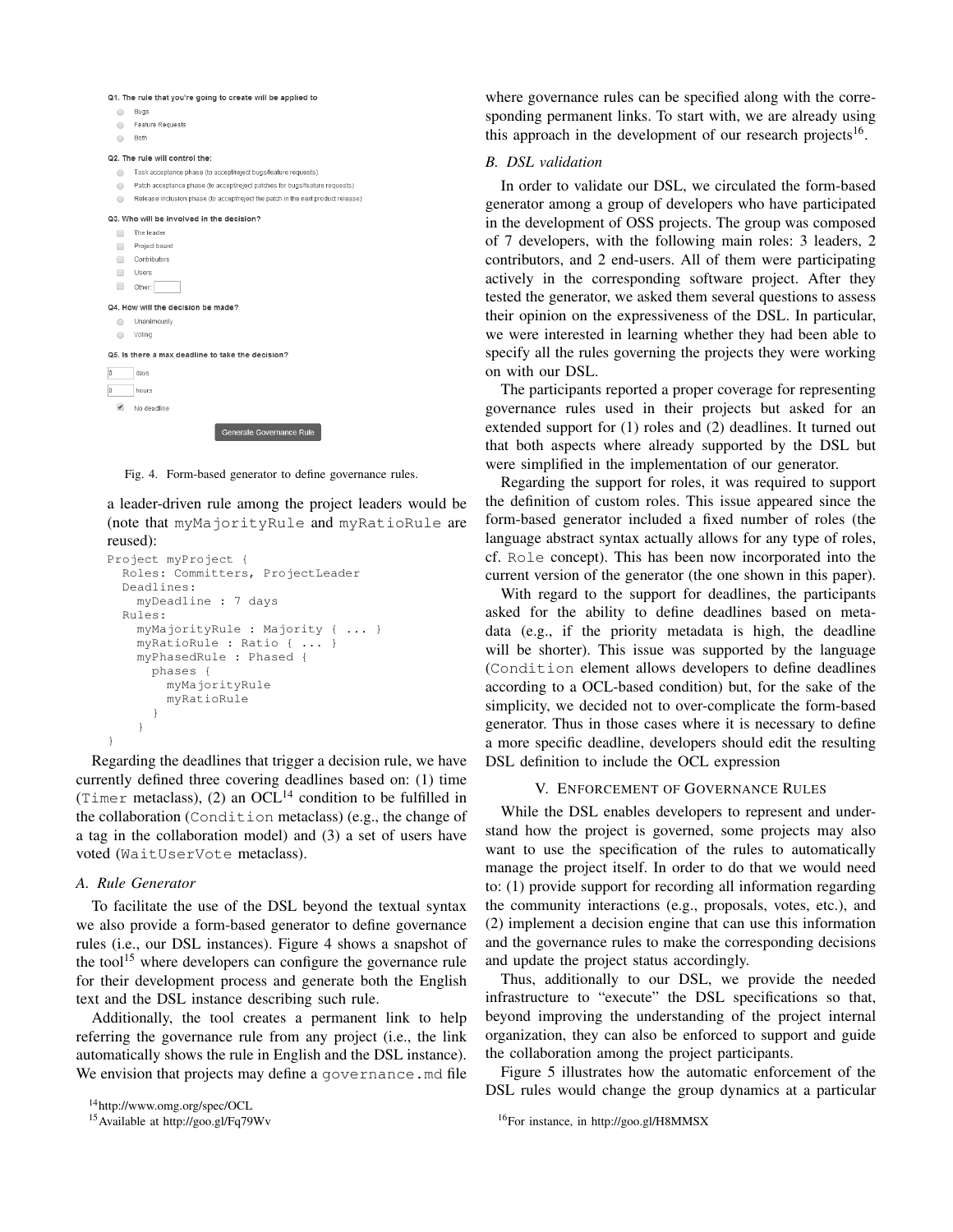

Fig. 6. Metamodel to represent collaborations.



Fig. 5. Decision process proposed.

decision point. Given a set of tasks to be discussed (i.e., to accept them, accept a patch for them or include them in a release), users can vote for/against them (step 1), then a decision engine analyzes the votes according to the governances rules defined (e.g., total agreement, simple majority, etc.) (step 2) and, as a result, the status of the tasks is changed based on the decisions taken by the engine (step 3).

To record the group interactions we use the metamodel shown in Figure 6. A particular collaboration (Collaboration metaclass) is represented by an identifier (id attribute) and a rationale explaining the collaboration (rationale attribute). There are three types of collaboration elements (type attribute in Collaboration metaclass): *tasks*, which represent a request for a feature request or a bug; *patches*, which represent the solution for a task; and *comments*, which represent comments and annotations that users can make as a follow up of other collaboration elements. A collaboration element can also have some metadata information (metadata reference) and has a proposing user (isProposed reference) and a leader (leader reference). During the collaboration, a user (User metaclass) is identified by an identifier (id attribute) and belongs to a one or more roles (roles reference). Note also that, both, collaboration elements and users are linked to the tracking system (see Tracking System component) to be able to link these interactions with the status of the corresponding elements in the official project tracking system. The metamodel also allows representing users' votes (Vote metaclass) to express their

agreement/disagreement with a collaboration (agreement attribute). A vote has a timestamp  $(t \text{imes} t)$  and a rationale (rationale attribute) explaining the reason for the positive/negative vote.

When the deadline for a governance rule passes, the decision engine receives the collaboration model as input and follows the rule instructions to process the data and take a decision. This process generates a new decision (Decision metaclass) and trace it back to the affected collaboration elements (isDecided reference). A decision can accept/reject a collaboration element (accepted attribute), includes a timestamp of the moment when the decision was made (timeStamp attribute) and refers to the rule applied (rule reference). A collaboration element has usually only a decision element assigned except when a phased rule is used, in this case the decisions for each phase and the final decision are also stored in the model.

The decision engine is provided as part of our prototype tool [9], which has been implemented as an Eclipse plug-in, and takes care of also updating the tracking system based on the changes performed on the collaboration model. The tool has been implemented on top of  $Mylyn<sup>17</sup>$ , a project management plugin for the Eclipse platform with connectors for most popular tracking systems.

# VI. CASE STUDY: APACHE

We have used our approach to model the decision process followed in the Apache project (where the choice of Apache was motivated by the fact that it has a more complex governance process than other analyzed projects). Our goal is twofold: (1) illustrating the use of our approach and (2) checking that our DSL is able to represent complex governance processes.

We first represent the governance rules used to select tasks to complete. As described before, there are two types of voting procedures in Apache depending on whether the task to work on involves source code changes or not. The DSL excerpt defining these Apache governance rules would be:

<sup>17</sup>http://www.eclipse.org/mylyn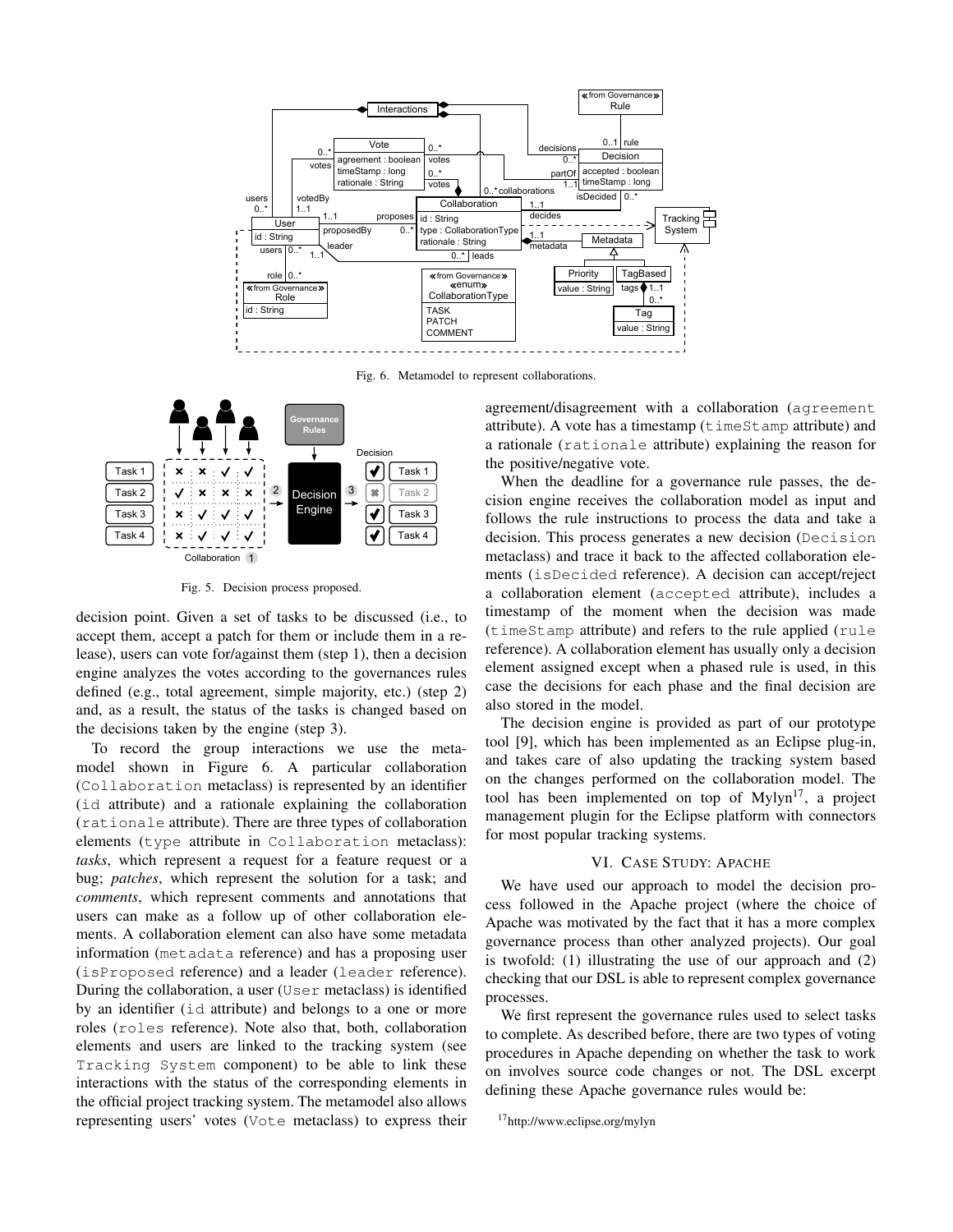```
Project Apache {
  Roles : Developer, Committer,
          PMCMember, PMCChair
  Deadlines :
    twoDays : 2 days
  Rules :
    codeRule : Ratio {
      applied to Task (tag = code)
      when TaskReview
      people Developer, Committer,
             PMCMember, PMCChair
      range Present
      minVotes 3
      ratio 1
      deadline twoDays
    },
    noCodeRule : Majority {
      applied to Task (tag != code)
      when TaskReview
      people Developer, Committer,
             PMCMember, PMCChair
      range Present
      minVotes 3
      deadline twoDays
    }
}
```


Fig. 7. Example of collaboration in Apache.

#### VII. RELATED WORK

The example defines four roles and two rules called codeRule and noCodeRule. The former is a ratio majority rule which is applied to those tasks including the tag code (i.e., tasks involving changes in the code). All people belonging to the roles linked to the rule (see tag people) and presently available (see tag range) can vote. It is required a ratio of agreement of 100% (i.e., meaning that everybody has to agree) and at least three votes. Finally, the rule defines a deadline of two days, although the precise length is not specified in the project documentation. On the other hand, noCodeRule is a majority rule which is applied to those tasks not including the tag code. Like the previous rule, it is required at least three votes to make a positive decision and the deadline is two days after the creation of the task.

To illustrate the application of the previous rules, Figure 7 shows a possible collaboration model for a scenario where developers should take a decision about two task proposals with identifier task1 and task2. The former includes the tag code while the latter does not. For the sake of the clarity and conciseness, the rationale and timeStamp attributes have been removed in the Figure. As can be seen, after voting, although the first task has received more than three votes, it it is rejected because there is one negative vote. On the other hand, the second task is accepted because, although there is also a negative vote, the majority agrees with the change.

Note that instead of the current process (based on mail communications and manual counting of the votes) our approach (and tool support) could automatically take the decisions based on the rules and the interactions taking place between the developers. Moreover, both the collaboration and decisions are stored along with the element decided (i.e., the task status change), thus avoiding scattering information along the project management tools (i.e., the mailing-list in this case) and improving the sustainability and traceability of the process.

The study of how people coordinate to develop a software system has been a research topic for a long time [10], [11], [12], [13], [14], including the broader topic of IT governance [15], [16], [17], [18]. However, to the best of our knowledge, little attention has been paid to the precise definition and support for the governance rules in (OSS) projects.

The work presented in [19] analyzes how broadcast based peer review influences OSS development processes. Developer characteristics such as their expertise or behaviour are studied to analyze how they may impact in the development task selection and decision making. They report that such behavior can lead to frustration in newcomer contributions who do not understand the development process. Unlike this work, ours tries to explicitly define how decisions are made to help anyone to understand how the project is governed.

Some works report on concrete case studies. For instance, [1] reports on the coordination activities performed to solve bugs (e.g., how bugs are detected and closed, means used to coordinate the work, etc.). In [20] authors present how developers use mailing lists during the development of FLOSS systems (e.g., which are the main topics discussed or the level or participation of the different user roles).

Other approaches focus on leveraging collaboration information obtained by mining software repositories to infer coordination relationships and structures. The work presented in [21] describes an approach to discover potential social structures from the threads created in the mailing list of the project. In [22] visualization techniques are applied to easily discover communication patterns from Github repository metadata (e.g., the effect of geographic distance among developers, influence among cities, etc.). The tool called CrowdWeaver is presented in [23], which allows coping with the complexity of managing crowdsourced projects. These tools could be adapted